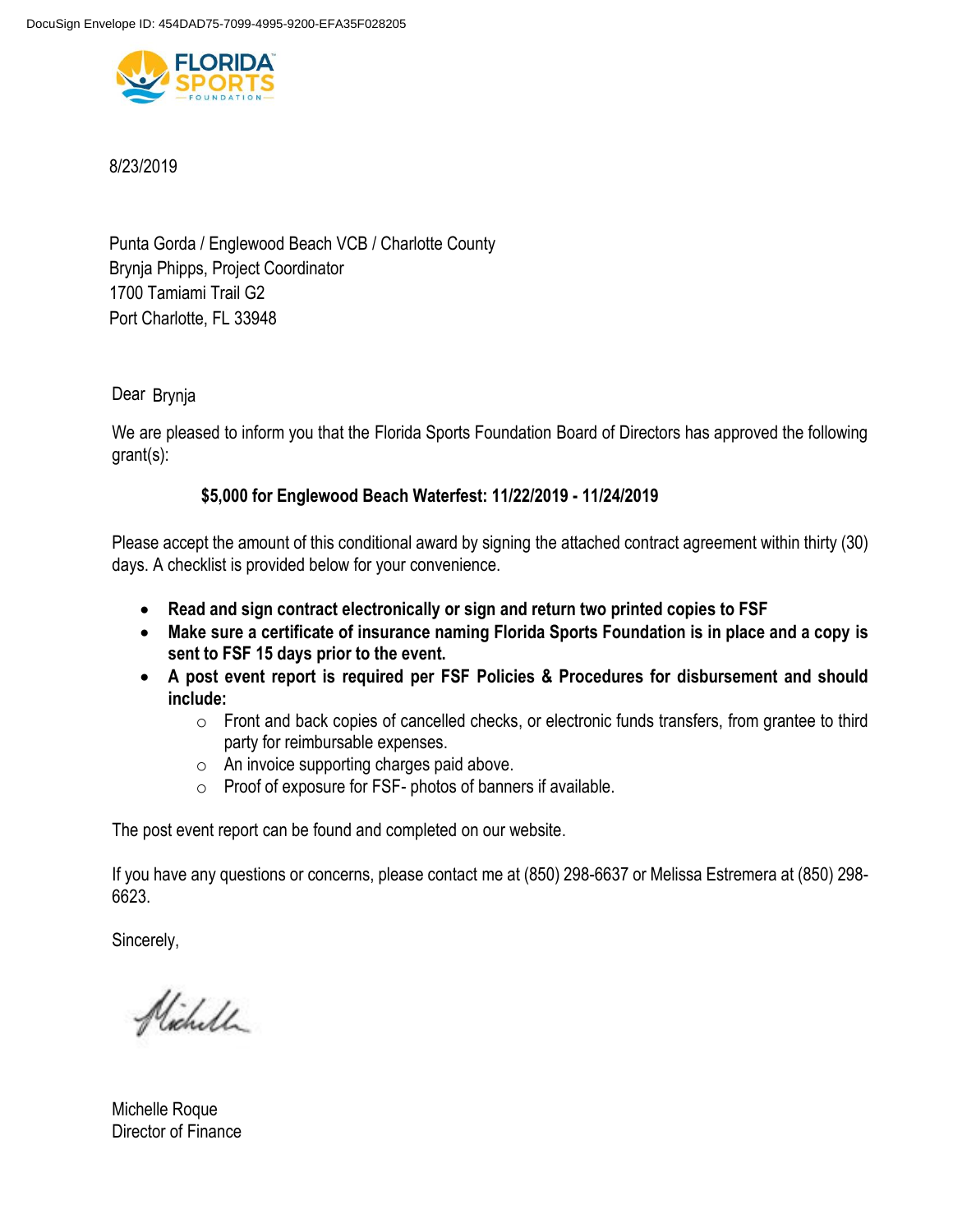# **FLORIDA SPORTS FOUNDATION Small Market Grant Program Grant Agreement**

**THIS GRANT AGREEMENT** entered into this day, 8/23/2019, by and between the Florida Sports Foundation, Inc., a division of Enterprise Florida, Inc., hereinafter referred to as the "Grantor" and **Punta Gorda / Englewood Beach VCB / Charlotte County**, **8/23/2019**

hereinafter referred to as the "Grantee".

### **WITNESSETH**

**WHEREAS,** the State of Florida Legislature mandated in Section 288.901(f), Florida Statutes, that the Grantor shall assist and market professional and amateur sport teams and sporting events in Florida; and the Grantor is empowered to make grants of funds in accordance with the promotion of major and minor sporting events; and,

**WHEREAS**, the Florida Sports Foundation has approved an appropriation for such grant.

**IT IS,** in consideration of the mutual undertakings and agreements hereinafter set forth, agreed between the Grantor and the Grantee as follows:

### 1.0 **PARTIES:**

The parties and their respective addresses for the purposes of this Agreement are:

#### **Florida Sports Foundation**

101 North Monroe Street, Suite 1000 Tallahassee, Florida 32301

# **Punta Gorda / Englewood Beach VCB / Charlotte County**

1700 Tamiami Trail G2 Port Charlotte, FL 33948 Brynja Phipps

# 2.0 **NOTICES**:

All notices between the parties, provided for herein, shall be by confirmed fax, confirmed FedEx or certified mail, return receipt requested, delivered to the address of the parties as set forth in section 1.0 above.

### 3.0 **GRANT DESCRIPTION**:

The Grantee will expend grant funds in accordance with section 6.0 (a), located in this contract. Funds made available by the Grantor pursuant to this Grant Agreement shall be expended solely for the purpose of the project and the legislatively appropriated purpose.

- (a) Grantee: **Punta Gorda / Englewood Beach VCB / Charlotte County**
- (b) Payee: **Charlotte County Board of County Commissioners**
- (c) Name/Date of Event: **Englewood Beach Waterfest: 11/22/2019 11/24/2019 11/22/2019 thru 11/24/2019**
- (d) Total Amount of Grant**: \$ 5,000**
- (e) Project Budget: As provided in Grant Application.
- (f) Reporting Schedule: Grantee shall submit final report and request for reimbursement within ninety (90) days of the last day of the event.
- (g) Grant Period: **8/23/2019** through the end of Event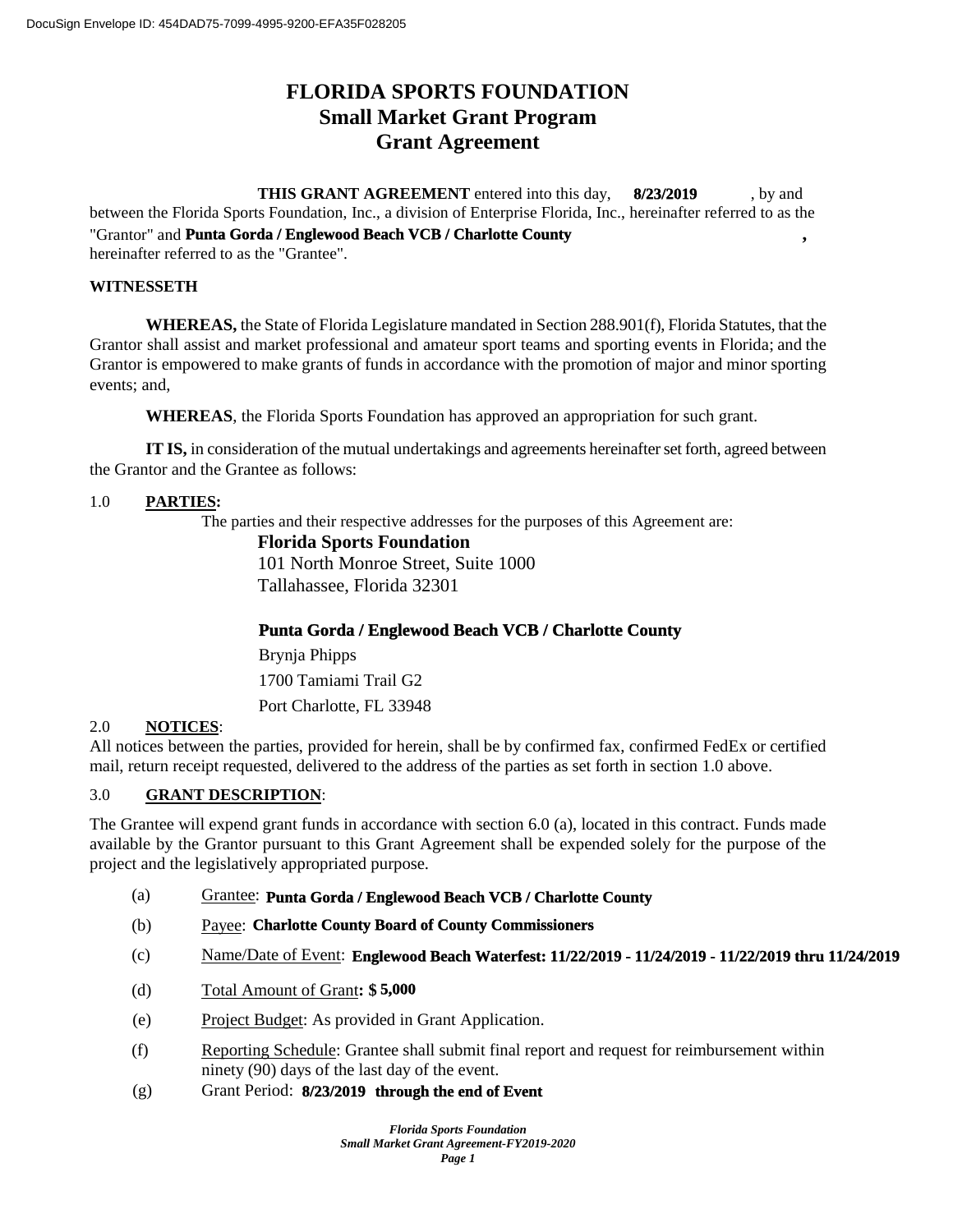### 4.0 **GRANT REQUIREMENTS**:

(a) Audit: Grantee will complete a post event report, an accounting of the events financial activity, and proper use of funds, within ninety (90) days after the event and provide documentation evidencing the direct impact of the event. The Grantee agrees to comply with the audit requirement of Sections 215.97 and 17.03, Florida Statutes, and all applicable Rules of the Auditor General as referenced in Attachment A.

(b) Records: Grantee shall retain and maintain all records, including records of all payments made by the Grantee in connection with this Agreement, and make available and provide access for financial audit as may be requested by the Grantor, the Grantor's independent auditor, by the state personnel of the Office of the Florida Auditor General, Chief Financial Officer and Office of the Chief Inspector General. Records shall include books, records, documents and other evidence, including, but not limited to, vouchers, bills, invoices, requests for payment, and other supporting documentation, which, according to generally accepted governmental accounting principles, procedures and practices, sufficiently and properly reflect all program costs expended in the performance of this Grant Agreement. Such records shall be retained for a minimum period of seven (7) years after termination of this Agreement.

(c) Cancellation: Grantee shall notify the Grantor immediately if the event is canceled and the Grantee shall return any funds dispersed pursuant to this Agreement within seven (7) days of such cancellation.

(d) Insurance: Grantee shall, prior to event, provide proof of insurance listing the Grantor as an additional insured for all purposes, with minimum liability coverage of \$1,000,000 per occurrence. If Grantee is a government entity, agency or subdivision pursuant to Section 768.28, Florida Statutes, and/or a self-insurer pursuant to Section 768.28, Florida Statutes, and does not otherwise provide proof of its own insurance listing Grantor as an additional insured for all purposes, with minimum liability coverage of \$1,000,000 per occurrence, Grantee, notwithstanding its compliance with any requirements imposed by said statute, shall ensure that any third-party recipient of said Grant Funds list Grantor as an additional insured for all purposes, with minimum liability coverage of \$1,000,000 per occurrence. Grantee shall provide said proof of insurance listing Grantor as an additional insured for all purposes, with minimum liability coverage of \$1,000,000 per occurrence, as a condition precedent to Grantee's receipt of said Grant Funds.

(e) Indemnification: Grantee shall act as an independent contractor and not as an employee of the Grantor in the performance of the tasks and duties, which are the subject of this Grant Agreement. The Grantee shall be liable, and agrees to be liable for, and to the extent allowed by law, shall indemnify, defend, and hold the Grantor, the state of Florida, and its employees and agents, harmless from all liability of any nature or kind, including costs and expenses for or on account of any copyrighted, patented, or unpatented inventions, process or articles manufactured by the Grantee, and well as claims, suits, judgments, or damages arising from the Grantee's performance of the tasks and duties which are the subject of this Grant Agreement. If Grantee is a government entity, the Grantee is subject to the provisions and limitations of 768.28 Florida Statute, and agrees to indemnify, hold harmless and defend Grantor from and against claims, demands, causes of action, losses, damages, liabilities, costs and expenses (including attorney's fees) caused as a result of the negligent acts of the government entity or its employees.

# 5.0 **TERMINATION**:

(a) Breach: This Agreement may be terminated by the Grantor for breach upon failure of the Grantee to perform any requirement or provisions of this Agreement upon no less than twenty-four (24) hours written notice from the time the Grantor becomes aware of the breach. If Grantor determines that a breach of any provision of this Agreement has occurred, Grantor has the right to withhold a portion of the grant award as determined by the Board of Directors.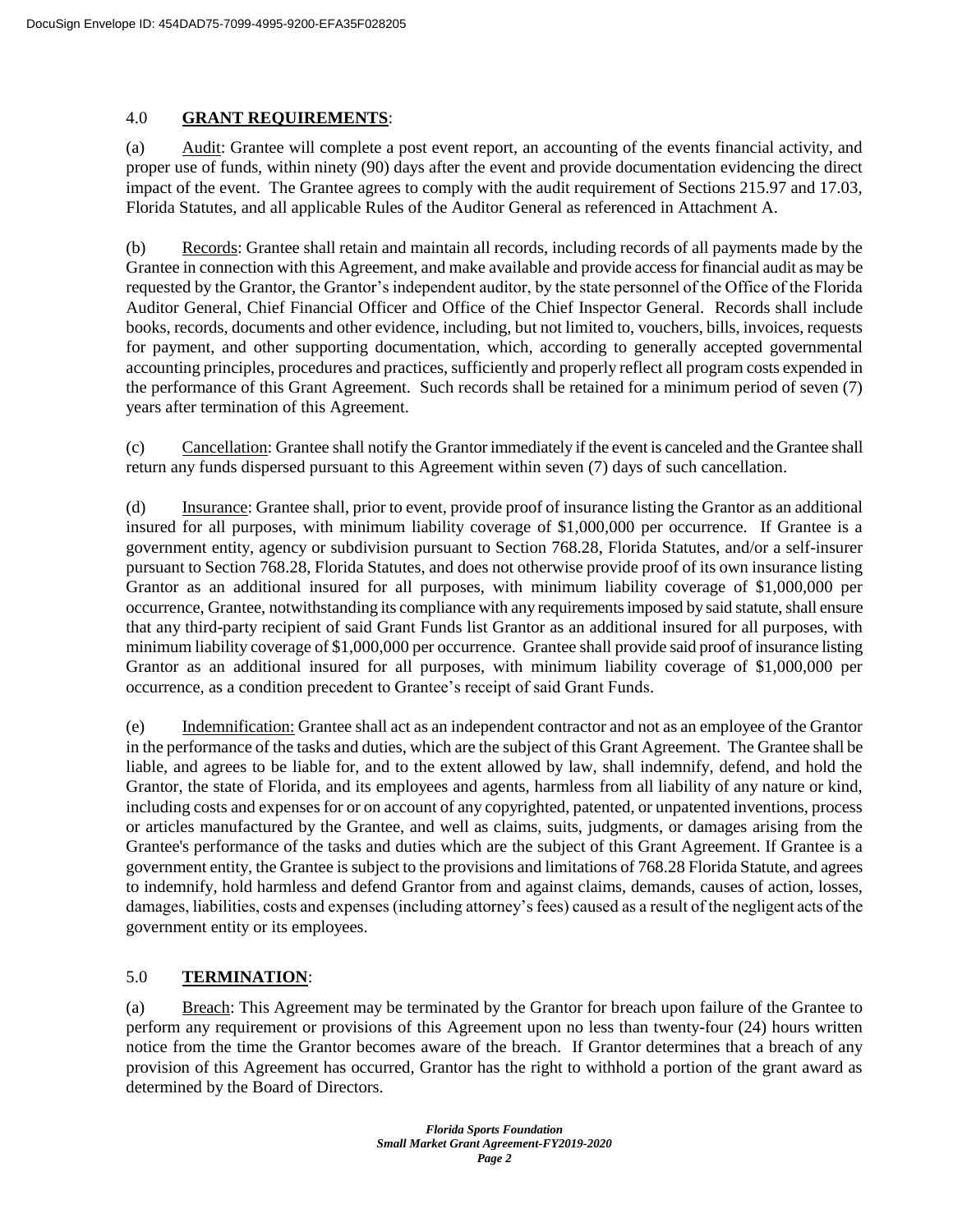(b) Refusal to Grant Public Access: This Agreement may be terminated by the Grantor for refusal by the Grantee to allow public access to all documents, papers, letters, or other material subject to the provisions of Chapter 119, Florida Statutes, and made or received by the Grantee in conjunction with this Agreement. (Section 287.058, Florida Statutes)

(c) Unauthorized Aliens: Grantor will consider the employment of unauthorized aliens, by any contractor or subcontractor, as described by Section 274A(e) of the Immigration and Nationalization Act, cause for termination of this Agreement. Grantee shall utilize the U.S. Department of Homeland Security's E-Verify, in accordance with the terms governing the use of the system, to verify the employment eligibility of:

(a) All persons employed during the contract term by the contractor to perform employment duties within Florida; and

(b) All persons (including subcontractors) assigned by Grantee to perform work pursuant to this agreement.

# 6.0 **PAYMENTS**:

(a) Transfer of Funds. Funds will be made available by the Grantor to the Grantee, as a reimbursement for paid invoices, which are supported by canceled checks dated within the grant period, upon receipt and review of a completed Post Event Report. Only those items identified as allowable below will be reimbursed. The following summarizes the allowable/disallowable expenses that may be used for reimbursement.

Allowable Expenses:

- 1. Promotion, marketing & programming
- 2. Paid advertising & media buys
- 3. Production & technical expenses; officials
- 4. Site fees, venue rentals, costs (contract help)
- 5. Rentals, insurance, rights fees, bid fees, sanction fees, non-monetary awards

Disallowable Expenses:

- 1. General and administrative expenses
- 2. Building, renovating and/or remodeling
- 3. Permanent equipment purchases
- 4. Debts incurred prior to the grant
- 5. Programs which solicit advertising
- 6. Hospitality or social functions including meals or banquets
- 7. Travel expenses

(b) Availability of Funds. The Grantor's liability under this Grant Agreement is contingent upon the continued availability of an annual appropriation by the Legislature of the State of Florida. In the event this Grant Agreement extends beyond the Grantor's current fiscal year that begins on July 1 of each year and ends on June 30 of each succeeding year, the Grantor and the Grantee mutually agree that performance and payment during subsequent fiscal periods is contingent upon sufficient funds being appropriated. The Grantor shall be the final determiner of the availability of such funds.

# 7.0 **LEGAL REQUIREMENTS**:

(a) With respect to its interpretation, construction, effect, performance, enforcement, and all other matters, this Grant Agreement shall be governed by, and be consistent with, the whole law of the state of Florida, both procedural and substantive. Any and all litigation arising under this Grant Agreement shall be brought in the appropriate state of Florida court in Leon County, Florida.

(b) Grantee agrees to comply with any and all applicable federal, state, local laws, rules, and regulations applicable to expenditures of State funds that are in effect at the time of any such expenditure, and as related to the execution of the Grant Agreement.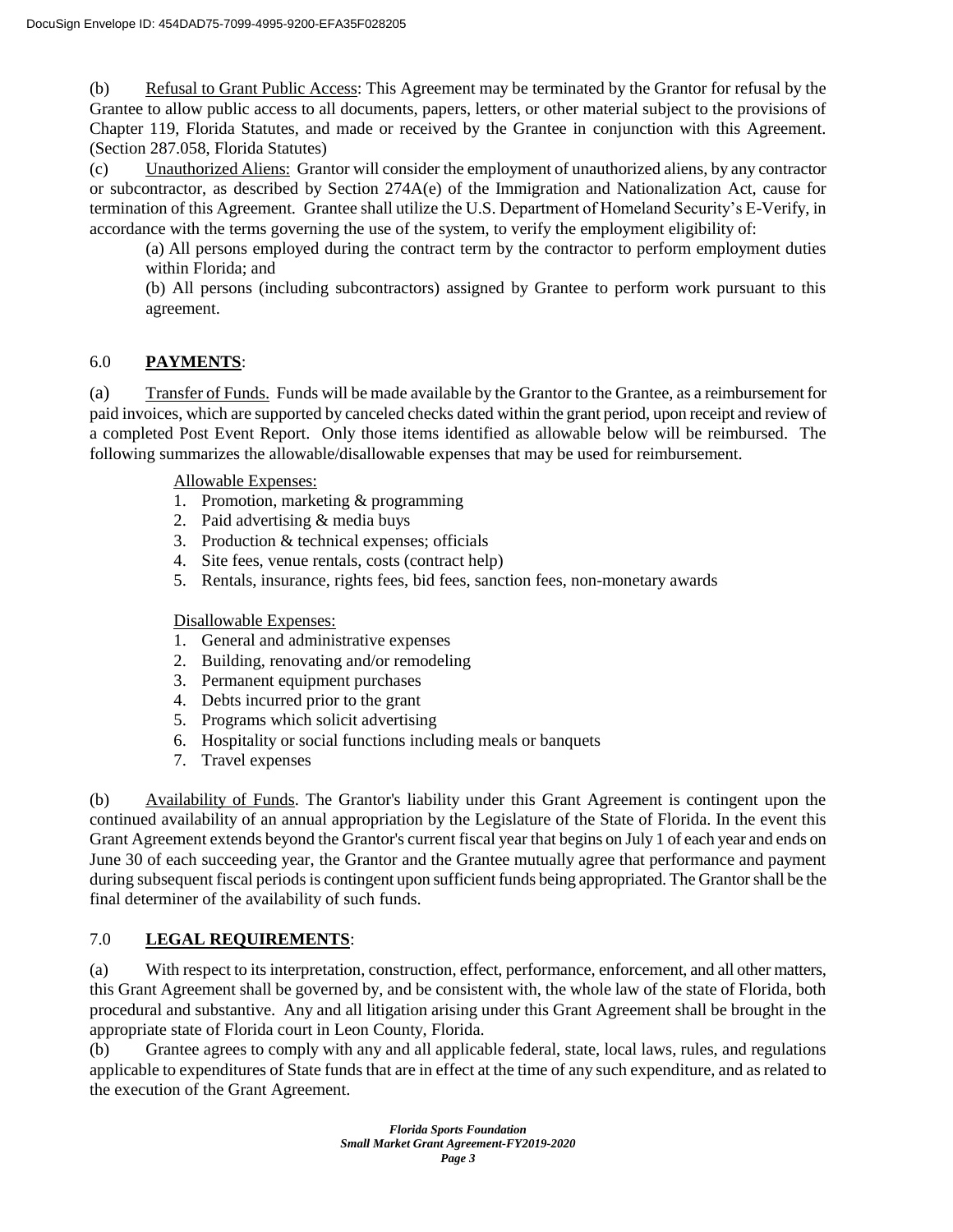8.0 **MODIFICATION**: This writing and any Attachments herein, contains the entire Grant Agreement of the parties. No representations were made or relied upon by either party, other than those that are expressly set forth. No agent, employee, or other representative of either party is empowered to alter any of the terms of this Grant Agreement, unless done in writing and signed by an executive officer of the Grantee and designee for the Grantor.

### 9.0 **MISCELLANEOUS:**

(a) The Grantor is not bound by any agreements to indemnify or hold harmless, nor responsible for liquidated damages or cancellation charges.

(b) No provision of this Grant Agreement shall be construed as a waiver by the Grantor of any right, defense or claim, which the Grantor may have in any litigation arising under the Grant Agreement. Nor shall any Agreement provision be construed as a waiver by the state of Florida, and its employees and agents, of any right to initiate litigation.

(c) The Grantee affirms that it is aware of the Grantor's Grant Program Policies & Procedures in place and effective throughout the term of this Grant Agreement.

### 10.0 **VENDORS ON SCRUTINIZED COMPANIES LISTS:**

By executing this Agreement, «Organization», the Grantee, certifies that it is not: (1) listed on the Scrutinized Companies that Boycott Israel List, created pursuant to section 215.4725, Florida Statutes, (2) engaged in a boycott of Israel, (3) listed on the Scrutinized Companies with Activities in Sudan List or the Scrutinized Companies with Activities in the Iran Petroleum Energy Sector List, created pursuant to section 215.473, Florida Statutes, or (4) engaged in business operations in Cuba or Syria. Pursuant to section 287.135(5), Florida Statutes, the Grantor may immediately terminate this Agreement for cause if the Grantee is found to have submitted a false certification as to the above or if the Grantee is placed on the Scrutinized Companies that Boycott Israel List, is engaged in a boycott of Israel, has been placed on the Scrutinized Companies with Activities in Sudan List or the Scrutinized Companies with Activities in the Iran Petroleum Energy Sector List, or has been engaged in business operations in Cuba or Syria, during the term of the Agreement. If the Grantor determines that the Grantee has submitted a false certification, Grantor will provide written notice to the Grantee. Unless the Grantee demonstrates in writing, within 90 calendar days of receipt of the notice, that Grantor's determination of false certification was made in error, Grantor shall bring a civil action against the Grantee. If the Grantor's determination is upheld, a civil penalty equal to the greater of \$2 million or twice the amount of this Agreement shall be imposed on the Grantee, and the Grantee will be ineligible to bid on any Agreement with a Florida agency or local governmental entity for three years after the date of Grantor's determination of false certification by Grantor. If federal law ceases to authorize the states to adopt and enforce the contracting prohibition identified in this Article 10, this Article 10 shall be null and void.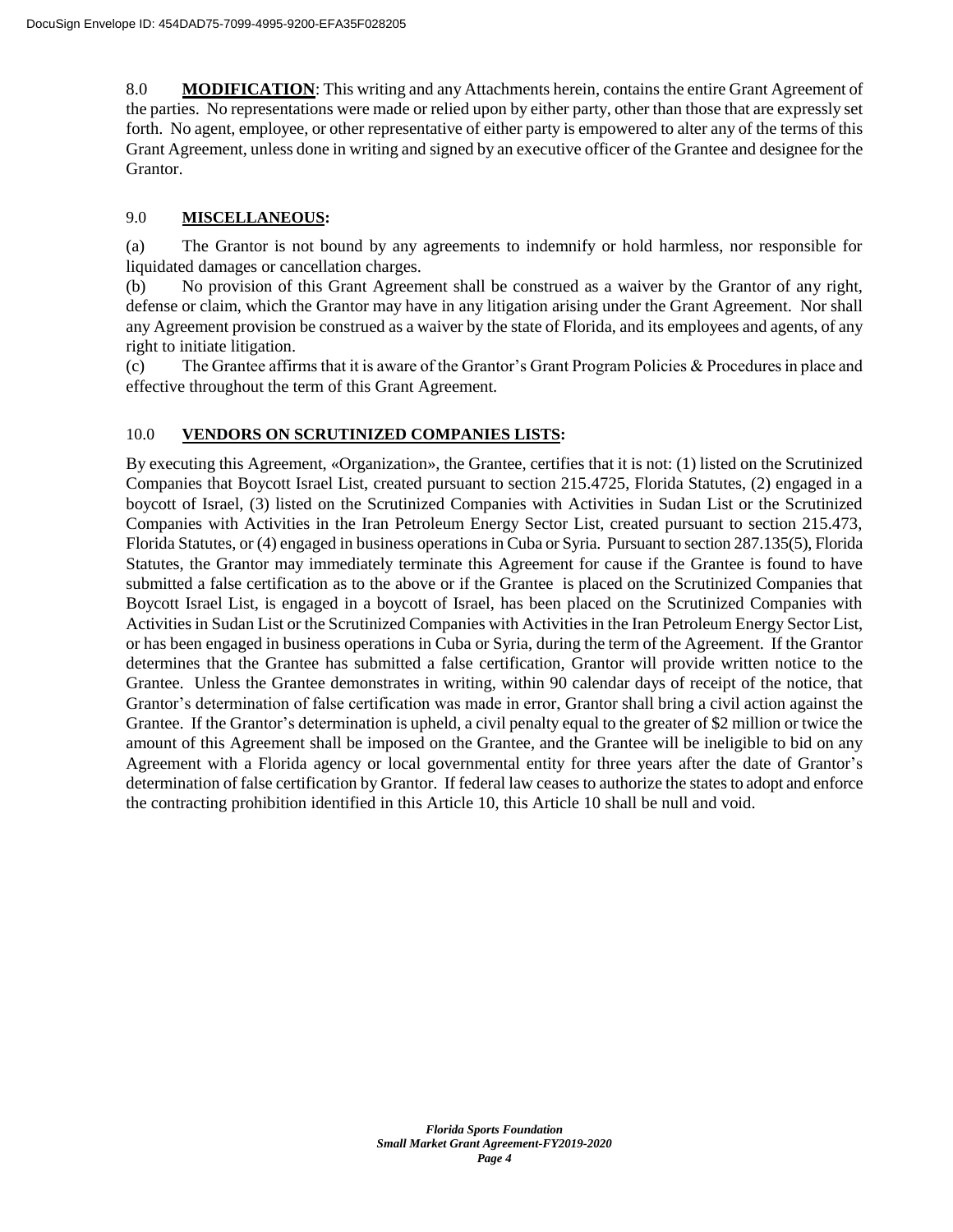**IN WITNESS WHEREOF,** the parties have caused their hand to be set by their respective authorized officials hereto.

### **For: Florida Sports Foundation For:**

Angela Suggs, President & CEO

Date Title

# **Punta Gorda / Englewood Beach VCB / Charlotte County**

uSigned by  $\frac{m_{\mathcal{L}}\ell_{\mathcal{L}}}{\text{Signature}}$  Sandrock<br>
Ela Suggs, President & CEO<br>
Signature - Authorized Agent

\_\_\_\_\_\_\_\_\_\_\_\_\_\_\_\_\_\_\_\_\_\_\_\_\_\_\_\_\_\_\_\_\_\_\_ \_\_\_\_\_\_\_\_\_\_\_\_\_\_\_\_\_\_\_\_\_\_\_\_\_\_\_\_\_\_\_\_\_\_\_\_ 11/6/2019 County Administrator

 $11/3/2019$ 11/5/2019

Date